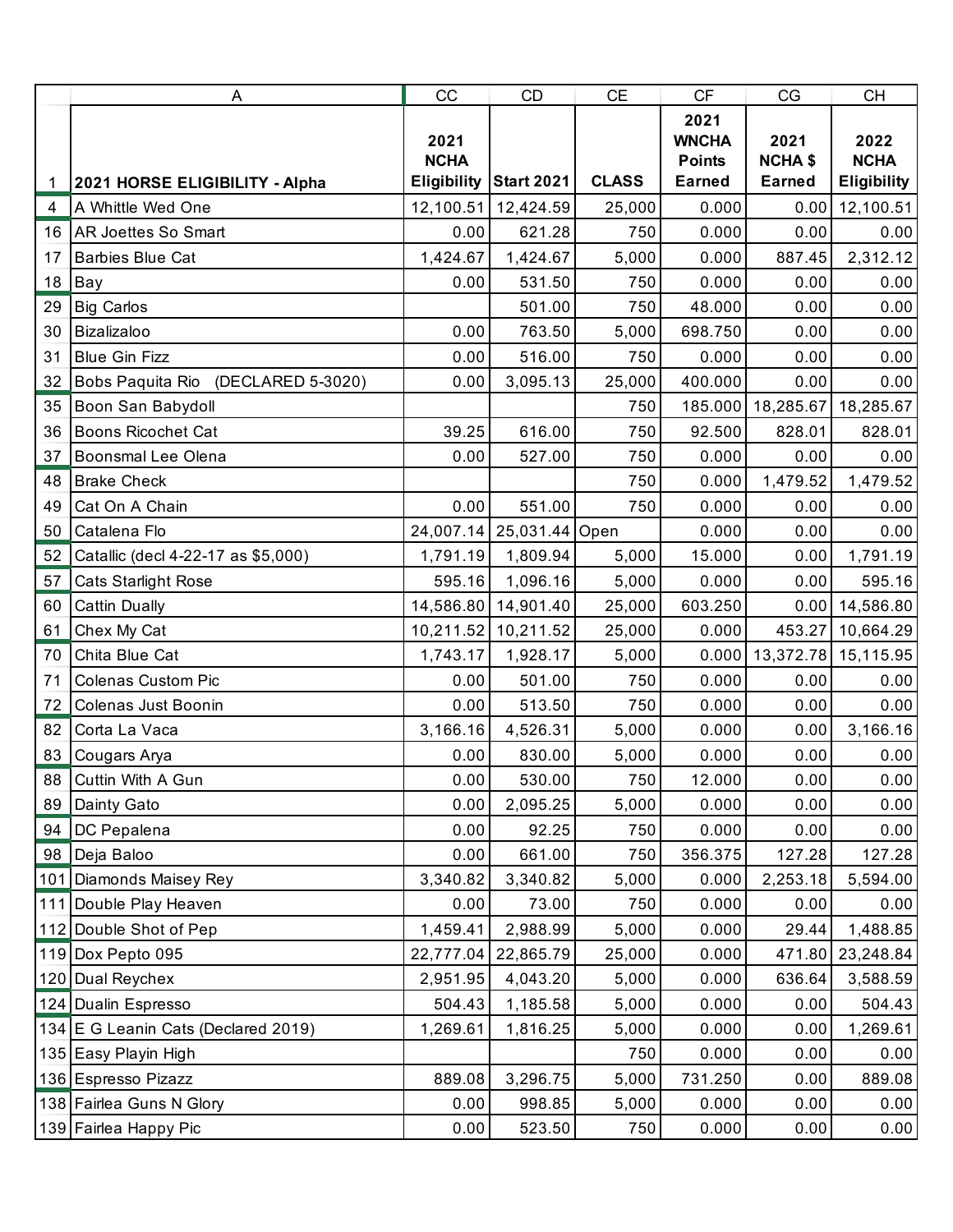|     | A                                        | CC       | <b>CD</b> | CE     | CF       | CG     | <b>CH</b> |
|-----|------------------------------------------|----------|-----------|--------|----------|--------|-----------|
|     | 140 Fairlea Hot Stuff                    | 0.00     | 501.00    | 750    | 0.000    | 0.00   | 0.00      |
|     | 141 Fairlea Miss Chevius                 | 0.00     | 929.25    | 5,000  | 0.000    | 0.00   | 0.00      |
|     | 142 Fairleas Steady Betty                | 0.00     | 598.58    | 750    | 0.000    | 0.00   | 0.00      |
|     | 145 FCH CD Sweetie                       | 103.04   | 2,554.96  | 5,000  | 230.000  | 0.00   | 103.04    |
|     | 146 First Fortune                        | 0.00     | 1,038.13  | 5,000  | 90.000   | 299.92 | 299.92    |
|     | 147 Flexie Flo                           | 6,010.64 | 7,387.39  | 25,000 | 0.000    | 0.00   | 6,010.64  |
|     | 157 FRC Red Twistin Salsa (Ranch)        | 0.00     | 528.00    | 750    | 0.000    | 0.00   | 0.00      |
|     | 158 FRC Smart Little Champ (Ranch)       | 0.00     | 501.00    | 750    | 0.000    | 0.00   | 0.00      |
|     | 159 Frosty Red Baker                     | 8,370.07 | 8,370.07  | 25,000 | 118.570  | 0.00   | 8,370.07  |
|     | 160 Full Freckled Moon                   | 369.84   | 501.00    | 750    | 126.000  | 0.00   | 369.84    |
|     | 161 Gamblers Headacre                    | 183.30   | 2,891.98  | 5,000  | 0.000    | 0.00   | 183.30    |
|     | 163 Glos Full Moom                       | 951.34   | 1,978.84  | 5,000  | 248.570  | 0.00   | 951.34    |
|     | 164 Glow A Smart Cat                     | 390.40   | 2,712.90  | 5,000  | 0.000    | 0.00   | 390.40    |
| 165 | Going With The Flo                       | 0.00     | 801.00    | 5,000  | 0.000    | 0.00   | 0.00      |
|     | 166 Gracie                               | 0.00     | 507.43    | 750    | 0.000    | 0.00   | 0.00      |
|     | 168 Gunners Starlight                    | 0.00     | 522.00    | 750    | 0.000    | 0.00   | 0.00      |
|     | 170 Guns N Roses                         | 0.00     | 1,000.50  | 5,000  | 280.000  | 0.00   | 0.00      |
|     | 172 Haidas Smart Peppy                   | 1,268.90 | 1,842.32  | 5,000  | 56.875   | 0.00   | 1,268.90  |
|     | 184 Halo Ruby Tuesday                    | 0.00     | 501.00    | 750    | 0.000    | 0.00   | 0.00      |
|     | 185 Heavenly Lights                      | 220.85   | 808.85    | 5,000  | 283.750  | 0.00   | 220.80    |
|     | 186 Heavens Merada                       |          | 501.00    | 750    | 4.375    | 0.00   | 0.00      |
|     | 187 Hey Soul Sista                       |          | 501.00    | 750    | 7.500    | 0.00   | 0.00      |
|     | 188 Hickorys Blue Boy Decl 25,000 2019)  | 0.00     | 3,060.10  | 25,000 | 1371.570 | 0.00   | 0.00      |
|     | 196 Hickrys Got Diamonds                 | 0.00     | 4,014.18  | 5,000  | 0.000    | 0.00   | 0.00      |
|     | 204 Highbrows Swingin CD                 | 2,843.83 | 3,674.79  | 5,000  | 775.000  | 0.00   | 2,843.83  |
|     | 211 Hi Ho Kitty                          | 1,144.03 | 1,319.03  | 5,000  | 25.000   | 0.00   | 1,144.03  |
|     | 212 Holey Peppy Olena                    | 1,066.49 | 3,796.95  | 5,000  | 0.000    | 0.00   | 1,066.49  |
|     | 215 Hot Damn Im Smooth                   | 0.00     | 561.00    | 750    | 0.000    | 0.00   | 0.00      |
|     | 216 Humboldt Catolena (Declared 4-26-14) | 0.00     | 504.75    | 750    | 0.000    | 0.00   | 0.00      |
|     | 217 Hy Time Cruiser                      | 0.00     | 1,429.06  | 5,000  | 0.000    | 0.00   | 0.00      |
|     | 219 Ichin To Haul                        |          | 501.00    | 750    | 75.445   | 0.00   | 0.00      |
|     | 220 Im A Little Spoonful                 | 0.00     | 601.00    | 750    | 0.000    | 0.00   | 0.00      |
|     | 221 Im Checkin Facebuk                   | 0.00     | 1,784.75  | 5,000  | 107.000  | 0.00   | 0.00      |
|     | 223 Im No Plain Remedy                   | 0.00     | 22.50     | 750    | 0.000    | 0.00   | 0.00      |
|     | 224 Im No Widower                        | 5,604.52 | 7,287.10  | 25,000 | 308.750  | 0.00   | 5,604.52  |
|     | 227 Isa Dainty Chex                      | 0.00     | 730.76    | 750    | 0.000    | 0.00   | 0.00      |
|     | 238 Juliettes Blue (Qual 4-22-17)        | 0.00     | 36.00     | 750    | 0.000    | 0.00   | 0.00      |
|     | 251 Kitty Hawks Marie                    | 0.00     | 1,043.50  | 5,000  | 84.375   | 150.70 | 150.70    |
|     | 252 Kual and Chexy                       | 39.25    | 619.75    | 750    | 56.875   | 0.00   | 39.25     |
|     | 263 Lil Bit                              | 0.00     | 553.50    | 750    | 0.000    | 0.00   | 0.00      |
|     | 266 Lil Roan Remedy                      | 0.00     | 527.50    | 750    | 0.000    | 0.00   | 0.00      |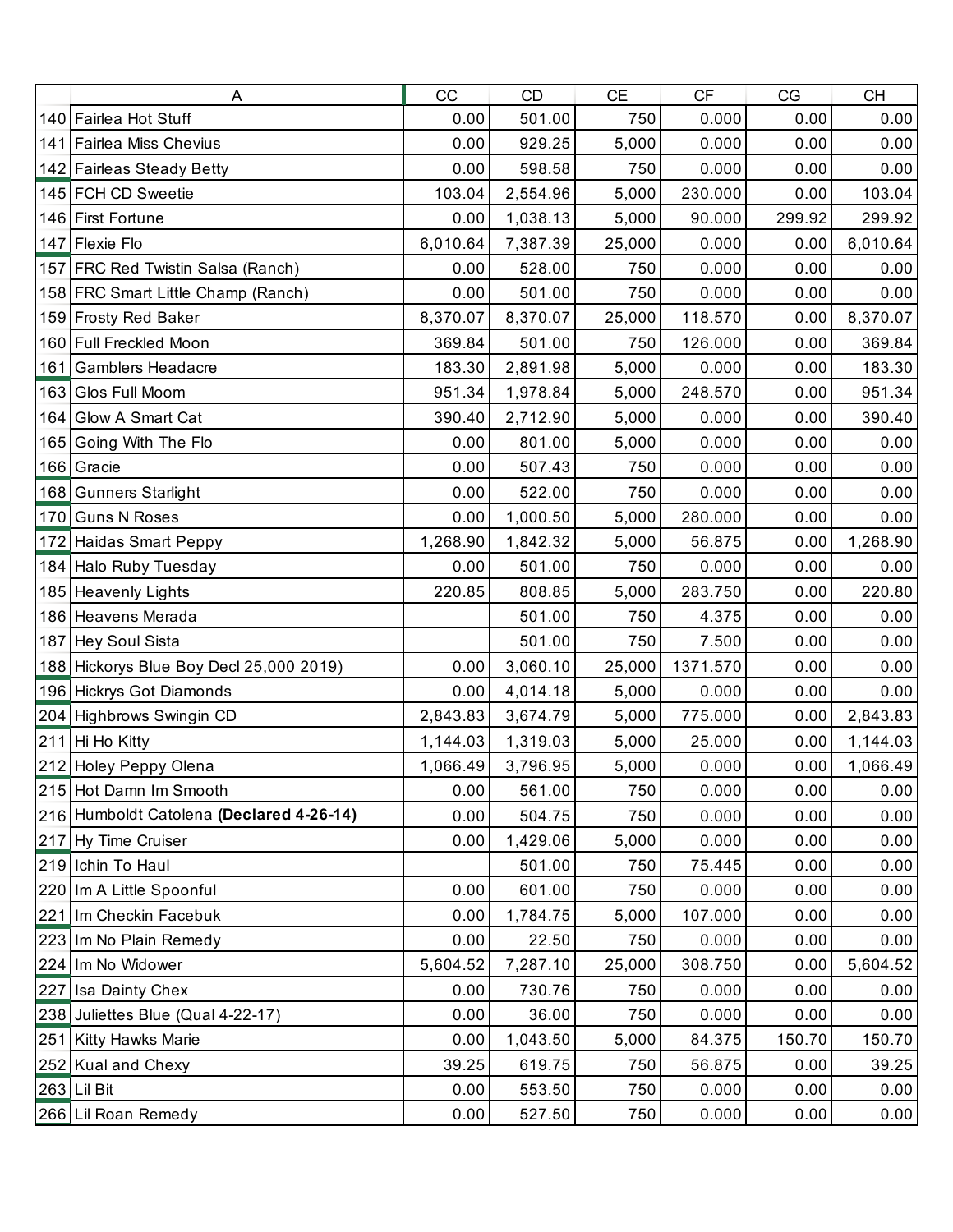| Α                                    | CC        | <b>CD</b>           | <b>CE</b> | CF      | CG                | <b>CH</b> |
|--------------------------------------|-----------|---------------------|-----------|---------|-------------------|-----------|
| 268 Lillie Bling                     | 124.20    | 1,740.03            | 5,000     | 63.000  | 0.00              | 124.20    |
| 273 Little Shock N Awe               | 449.90    | 6,950.29            | 25,000    | 413.000 | 0.00              | 449.90    |
| 276 Lucky Ima CP                     | 9,214.64  | 9,214.64            | 25,000    | 0.000   | 0.00              | 9,214.64  |
| 279 Magical                          | 2,530.88  | 5,028.21            | 25,000    | 0.000   | 0.00              | 2,530.88  |
| 281 Mamas Sugarbadger                | 9,060.80  | 9,060.80            | 25,000    | 0.000   | 0.00              | 9,060.80  |
| 289 Me So Royal                      | 266.00    | 1,565.50            | 5,000     | 0.000   | 0.00              | 266.00    |
| 290 Metallic Fantasy                 | 348.00    | 1,034.00            | 5,000     | 0.000   | 0.00              | 348.00    |
| 291 Metallic Secret                  | 0.00      | 501.00              | 750       | 344.000 | 0.00              | 0.00      |
| 292 Metallic Whisper                 | 13,738.97 | 14,939.47           | 25,000    | 35.000  | 4,635.87          | 18,374.84 |
| 300 Miss N Duet                      | 3,512.68  | 3,725.61            | 5,000     | 0.000   | 0.00              | 3,512.48  |
| 304 Missin Boonlight                 | 1,209.91  | 4,907.48            | 5,000     | 378.750 | 48.30             | 1,258.21  |
| 310 Miz Guns N Glory                 | 0.00      | 501.00              | 750       | 0.000   | 0.00              | 0.00      |
| 311 Montanya Hickory                 | 2,539.08  | 2,542.08            | 5,000     | 0.000   | 0.00              | 2,539.08  |
| 316 Ms Tuck N Smart                  | 0.00      | 678.88              | 750       | 0.000   | 0.00              | 0.00      |
| 325 My Two Eyed Hobby (Qual 4-22-17) | 0.00      | 320.88              | 750       | 0.000   | 0.00              | 0.00      |
| 332 Nu Kid On The Block              | 0.00      | 510.00              | 750       | 0.000   | 0.00              | 0.00      |
| 335 Oaks Sweet Travaler              | 1,418.00  | 5,175.36            | 25,000    | 0.000   | 0.00              | 1,418.00  |
| 338 Olena Hickoryjose                | 14,454.42 | 15,670.47           | 25,000    | 0.000   | 373.73            | 14,828.15 |
| 340 Once Ina Baloo Moon              | 469.57    | 1,083.07            | 5,000     | 0.000   | 0.00              |           |
| 341 One Roany Cat                    | 0.00      | 523.50              | 750       | 117.500 | 571.02            | 571.02    |
| 349 One Rusty Diamond                |           | 501.00              | 750       | 15.000  | 0.00              | 0.00      |
| 350 One Stitch A Diamond             |           | 501.00              | 750       | 15.000  | 0.00              | 0.00      |
| 351 Pamshighbrowcd                   |           | 13,618.00 15,239.18 | 25,000    | 0.000   | 72.69             |           |
| 358 Peppys Slidin Chic               | 483.60    |                     |           | 63.000  | 0.00              | 483.60    |
| 359 Peponita Jerry Flow              | 0.00      | 662.50              | 750       | 0.000   | 0.00              |           |
| 360 Peppys Smart Kate                |           | 15,732.28 15,732.28 | 25,000    | 0.000   | 0.00              |           |
| 379 Playtoy                          | 542.40    | 1,869.72            | 5,000     | 0.000   | 0.00              |           |
| 387 Pocita Flynns King               | 6,132.21  |                     |           | 0.000   | 0.00              | 6,132.21  |
| 388 Princess Betty Rey               | 2,657.86  | 2,658.86            | 5,000     |         | $0.000$ 57,429.48 |           |
| 391 Rappin Up Checks                 | 4,259.42  | 4,259.42            | 5,000     | 208.750 | 0.00              | 4,259.42  |
| 395 Reycats                          | 0.00      | 501.00              | 750       | 0.000   | 0.00              |           |
| 408 Reylight                         |           | 501.00              | 750       | 84.375  | 0.00              | 0.00      |
| 409 Reynedancer                      |           | 501.00              | 750       | 55.000  | 0.00              | 0.00      |
| 410 Ricky Reycardo                   |           | 501.00              | 750       | 150.500 | 1,937.80          | 1,937.80  |
| 411 RY Dual Oak Express              | 0.00      | 581.00              | 750       | 0.000   | 0.00              |           |
| 412 Sailors Little Freckle           |           | 501.00              | 750       | 3.000   | 0.00              | 0.00      |
| 413 Sarah A Boon                     | 0.00      | 544.88              | 750       | 0.000   | 0.00              |           |
| 414 SDP Misty Cat                    | 2,215.98  | 2,215.98            | 5,000     | 0.000   | 3,675.62          |           |
| 418 SH Ceethisslykitten              | 2,405.46  | 2,405.46            | 5,000     | 155.000 | 1,111.13          | 3,516.59  |
| 419 SH China Cat                     | 0.00      | 1,928.67            | 5,000     | 12.500  | 0.00              | 0.00      |
| 422 Shady Western Girl               | 0.00      | 1,659.78            | 5,000     | 631.695 | 0.00              | 0.00      |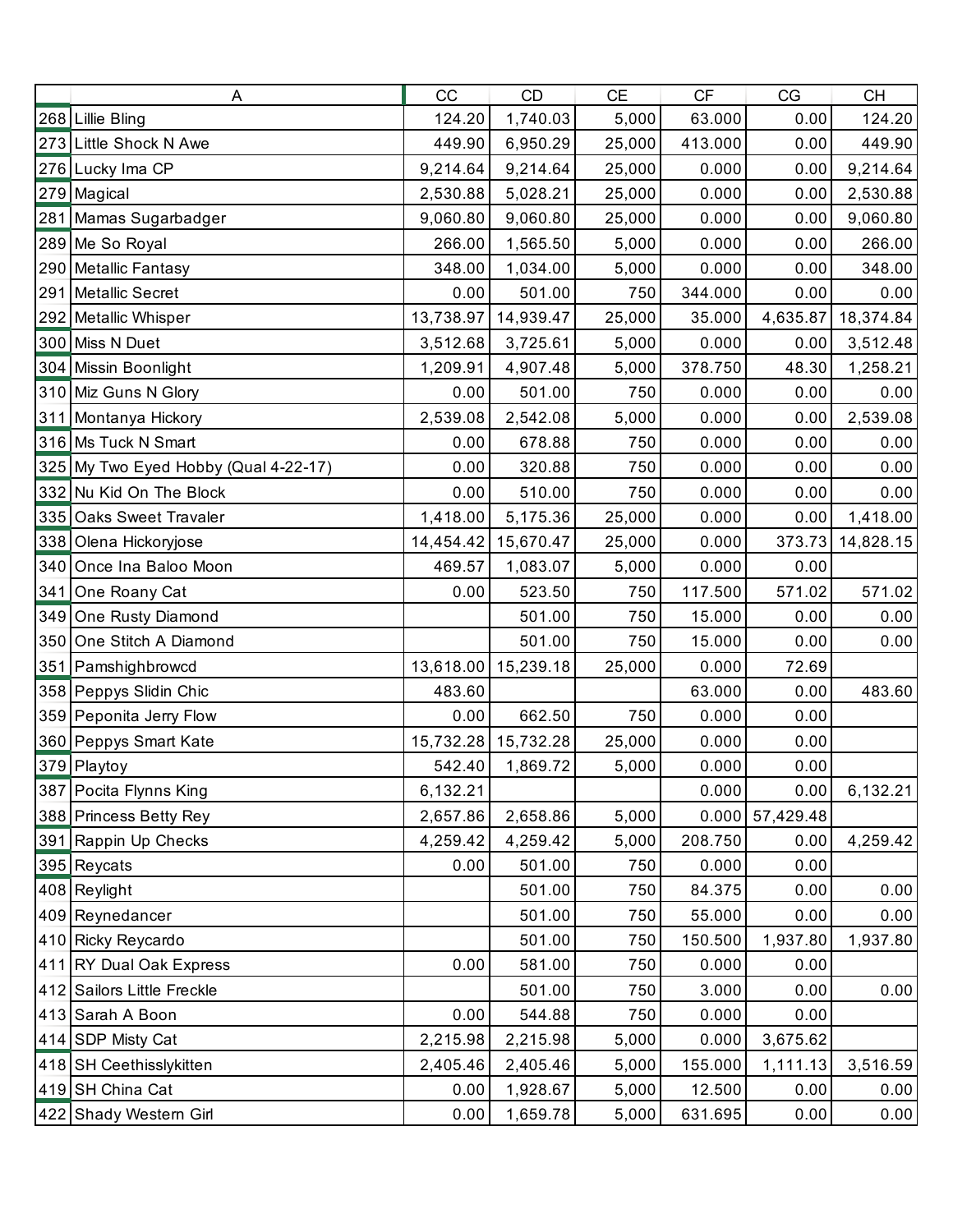|     | Α                                    | CC        | CD                       | <b>CE</b> | CF      | CG       | <b>CH</b> |
|-----|--------------------------------------|-----------|--------------------------|-----------|---------|----------|-----------|
|     | 423 She Came Undone - Decl           | 1,133.28  | 2,620.99                 | 5,000     | 0.000   | 0.00     | 1,133.28  |
|     | 438 Silver N Baloo                   | 24.44     | 575.44                   | 750       | 0.000   | 897.85   |           |
|     | 440 Sly Cooper                       | 7,210.82  | 7,465.53                 | 25,000    | 12.000  | 0.00     | 7,210.82  |
|     | 441 Smart Chicks Catlena             | 635.83    | 725.05                   | 750       | 0.000   | 0.00     |           |
|     | 446 Smart Lil Primadonna             | 5,469.85  | 5,892.12                 | 25,000    | 0.000   | 405.72   |           |
|     | 447 Smart N Dainty                   | 1,304.31  | 1,499.31                 | 5,000     | 0.000   | 373.73   |           |
|     | 448 Smart N Pretty                   | 19,830.34 | 20,068.89                | 25,000    | 0.000   | 0.00     |           |
|     | 452 Smokin Cat Nic                   |           | 501.00                   | 750       | 136.500 | 0.00     | 0.00      |
|     | 453 Smokin Guns N Glory              | 0.00      | 546.00                   | 750       | 0.000   | 0.00     |           |
|     | 455 Smooth Cat Bambino               | 2,846.03  | 2,846.03                 | 5,000     | 230.000 | 0.00     | 2,846.03  |
|     | 456 Smooth Lil Boon Delared 5-30-20) | 522.06    | 658.31                   | 25,000    | 130.000 | 0.00     | 522.06    |
|     | 458 Sneeka Peekaloo                  | 4,784.32  | 4,784.32                 | 5,000     | 0.000   | 0.00     | 4,784.32  |
|     | 463 Somebody Handy                   | 7,289.82  | 8,950.87                 | 25,000    | 147.323 | 0.00     | 7,289.82  |
|     | 465 Somebodys Dynamite               | 0.00      | 580.50                   | 750       | 0.000   | 0.00     | 0.00      |
|     | 466 Somebodys Funny Face             | 1,790.64  | 3,153.00                 | 5,000     | 0.000   | 0.00     | 1,790.84  |
|     | 473 SPD Remedys Repeat               | 10,891.87 | 11,106.10                | 25,000    | 0.000   | 0.00     | 10,891.87 |
|     | 475 Spoonfulofpep                    | 260.00    | 2,803.75                 | 5,000     | 0.000   | 0.00     | 260.00    |
|     | 476 Spoonfuls Kitty                  | 4,474.22  | 4,492.22                 | 5,000     | 0.000   | 0.00     | 4,474.22  |
|     | 478 SR Genuine Majorette             | 1,909.60  | 3,885.95                 | 5,000     | 0.000   | 0.00     | 1,909.60  |
|     | 487 Sterling Silver Cat              | 3,421.90  | 3,421.90                 | 5,000     | 45.000  | 2,868.04 | 6,289.94  |
|     | 488 Stylish Moon Pep                 |           | 27,735.04 28,229.01 Open |           | 0.000   | 0.00     | 27,735.04 |
|     | 491 Stylish Revenge                  | 0.00      | 521.00                   | 750       | 0.000   | 0.00     | 0.00      |
|     | 502 Sweet Lil Espresso               | 0.00      | 595.88                   | 750       | 0.000   | 0.00     | 0.00      |
|     | 503 Sweet Lil Lacy                   | 6,187.36  | 6,736.36                 | 25,000    | 0.000   | 850.76   | 7,038.11  |
|     | 505 Sweet Lil Reylena                | 10,639.58 | 10,639.58                | 25,000    | 0.000   | 0.00     | 10,639.58 |
|     | 506 Sweet Lil Levi                   | 12,038.22 | 12,038.22                | 25,000    | 0.000   | 496.80   | 12,535.02 |
|     | 507 Sweet Little Rey                 | 7,637.06  | 8,138.06                 | 25,000    | 0.000   | 0.00     | 7,637.06  |
|     | 513 TA Reys A Rollin DR              | 0.00      | 501.00                   | 750       | 0.000   | 0.00     | 0.00      |
|     | 518 Tachita Rita                     | 900.77    | 2,113.27                 | 5,000     | 0.000   | 0.00     | 900.77    |
|     | 519 The Red Jeep DR                  | 0.00      | 600.00                   | 750       | 0.000   | 0.00     | 0.00      |
|     | 520 The Whisp                        | 14,195.06 | 16,304.87                | 25,000    | 202.320 | 0.00     | 14,195.06 |
| 521 | Thirsty For A Flash                  | 0.00      | 540.33                   | 750       | 0.000   | 0.00     | 0.00      |
|     | 528 Time For A Replay                | 13,873.12 | 14,957.79                | 25,000    | 0.000   | 748.29   | 14,621.41 |
|     | 530 Tingytangy Bangbang              | 0.00      | 22.50                    | 750       | 0.000   | 0.00     | 0.00      |
| 554 | <b>Tomcatn Starlight</b>             | 0.00      | 551.00                   | 750       | 0.000   | 0.00     | 0.00      |
|     | 555 Tomcat VB                        | 0.00      | 550.50                   | 750       | 0.000   | 0.00     | 0.00      |
|     | 556 Trumped U                        | 973.49    | 1,474.49                 | 5,000     | 0.000   | 0.00     | 973.49    |
| 557 | <b>Tubbs Playgirl</b>                | 5,689.16  | 9,074.84                 | 25,000    | 0.000   | 0.00     | 5,689.16  |
|     | 560 Tuffcat Lenaonthebar (Decl 5000) | 0.00      | 1,033.50                 | 5,000     | 0.000   | 0.00     | 0.00      |
|     | 564 Twisted Jackson                  | 1,195.52  | 1,460.52                 | 5,000     | 0.000   | 0.00     | 1,195.52  |
|     | 565 Una Tuff Tormenta                | 0.00      | 557.50                   | 750       | 0.000   | 0.00     | 0.00      |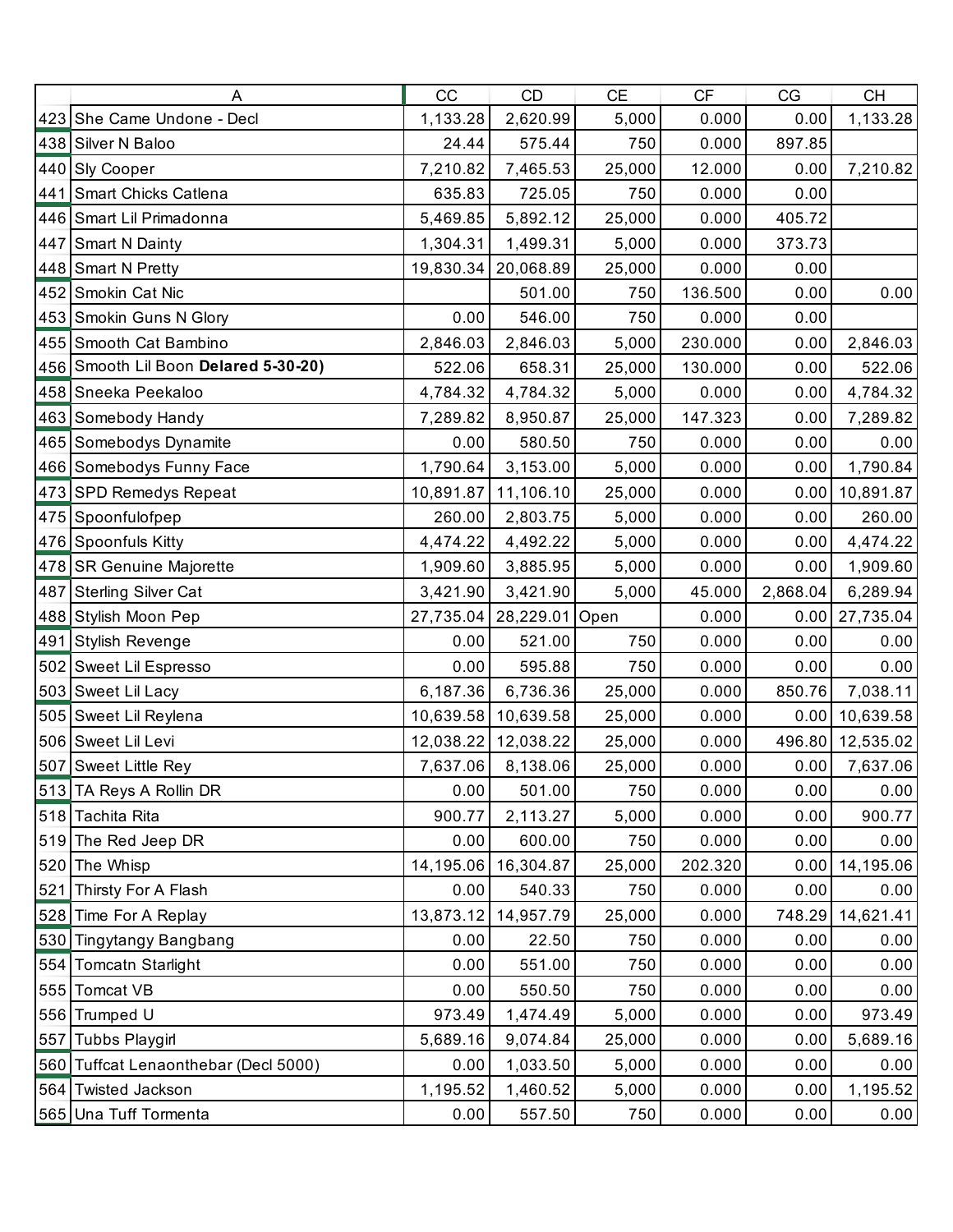|                              | CC       | CD                       | CE    | СF      | CG   | CH                 |
|------------------------------|----------|--------------------------|-------|---------|------|--------------------|
| 572 Vaca Shall We Dance      | 0.00     | 4,774.10                 | 5,000 | 145.000 | 0.00 | 0.00               |
| 590 Wild Haired Sally        | 1,301.57 | 1,319.57                 | 5,000 | 0.000   | 0.00 | 1,301.57           |
| 595 XO Sues Girl Named Susie | 0.00     | 516.00                   | 750   | 0.000   | 0.00 | 0.00               |
| 596 Yin An A Yang            | 347.76   | 648.76                   | 750   | 0.000   | 0.00 | 347.76             |
| 597 Zena Angelena            |          | 27,853.56 28,658.56 Open |       | 0.000   |      | $0.00$   27,853.56 |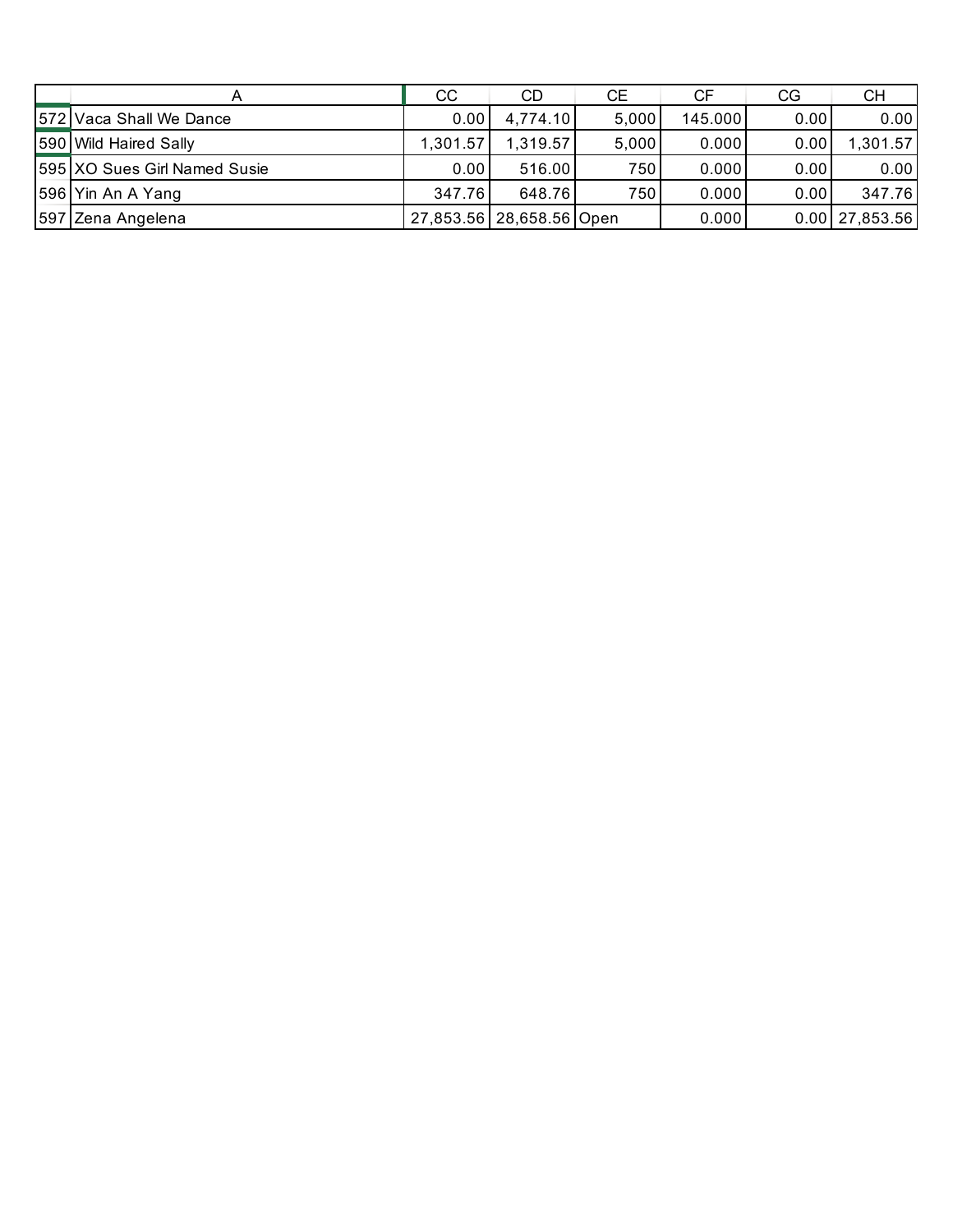| <b>Start 2022</b><br><b>CLASS</b><br>1<br>4<br>12,424.890<br>25,000.00<br>16<br>621.280<br>5,000.00<br>17<br>2,312.120<br>5,000.00<br>18<br>531.500<br>5,000.00<br>29<br>549.000<br>5,000.00<br>30<br>1,462.250<br>5,000.00<br>31<br>516.000<br>5,000.00<br>32<br>3,495.130<br>5,000.00 | СI | <u>CJ</u> |
|-----------------------------------------------------------------------------------------------------------------------------------------------------------------------------------------------------------------------------------------------------------------------------------------|----|-----------|
|                                                                                                                                                                                                                                                                                         |    |           |
|                                                                                                                                                                                                                                                                                         |    |           |
|                                                                                                                                                                                                                                                                                         |    |           |
|                                                                                                                                                                                                                                                                                         |    |           |
|                                                                                                                                                                                                                                                                                         |    |           |
|                                                                                                                                                                                                                                                                                         |    |           |
|                                                                                                                                                                                                                                                                                         |    |           |
|                                                                                                                                                                                                                                                                                         |    |           |
|                                                                                                                                                                                                                                                                                         |    |           |
|                                                                                                                                                                                                                                                                                         |    |           |
| 35<br>18,470.870<br>25,000.00                                                                                                                                                                                                                                                           |    |           |
| 36<br>920.510<br>5,000.00                                                                                                                                                                                                                                                               |    |           |
| 37<br>527.000<br>5,000.00                                                                                                                                                                                                                                                               |    |           |
| 48<br>1,479.520<br>5,000.00                                                                                                                                                                                                                                                             |    |           |
| 49<br>551.000<br>5,000.00                                                                                                                                                                                                                                                               |    |           |
| 50<br>25,031.440<br>Open                                                                                                                                                                                                                                                                |    |           |
| 52<br>1,806.190<br>5,000.00                                                                                                                                                                                                                                                             |    |           |
| 57<br>1,096.160<br>5,000.00                                                                                                                                                                                                                                                             |    |           |
| 60<br>15,504.650<br>25,000.00                                                                                                                                                                                                                                                           |    |           |
| 61<br>10,664.290<br>25,000.00                                                                                                                                                                                                                                                           |    |           |
| 70<br>15,115.950<br>25,000.00                                                                                                                                                                                                                                                           |    |           |
| 71<br>501.000<br>5,000.00                                                                                                                                                                                                                                                               |    |           |
| 72<br>513.500<br>5,000.00                                                                                                                                                                                                                                                               |    |           |
| 4,526.310<br>82<br>5,000.00                                                                                                                                                                                                                                                             |    |           |
| 83<br>830.000<br>5,000.00                                                                                                                                                                                                                                                               |    |           |
| 88<br>542.000<br>5,000.00                                                                                                                                                                                                                                                               |    |           |
| 89<br>2,095.250<br>5,000.00                                                                                                                                                                                                                                                             |    |           |
| 94<br>92.250<br>5,000.00                                                                                                                                                                                                                                                                |    |           |
| 98<br>1,017.375<br>5,000.00                                                                                                                                                                                                                                                             |    |           |
| 5,594.000<br>101<br>25,000.00                                                                                                                                                                                                                                                           |    |           |
| 111<br>73.000<br>5,000.00                                                                                                                                                                                                                                                               |    |           |
| 112<br>3,018.430<br>5,000.00                                                                                                                                                                                                                                                            |    |           |
| 119<br>23,337.590<br>25,000.00                                                                                                                                                                                                                                                          |    |           |
| 120<br>4,679.840<br>5,000.00                                                                                                                                                                                                                                                            |    |           |
| 124<br>1,185.580<br>5,000.00                                                                                                                                                                                                                                                            |    |           |
| 134<br>1,816.250<br>5,000.00                                                                                                                                                                                                                                                            |    |           |
| 135<br>501.000<br>5,000.00                                                                                                                                                                                                                                                              |    |           |
| 136<br>4,028.000<br>5,000.00                                                                                                                                                                                                                                                            |    |           |
| 138<br>998.850<br>5,000.00                                                                                                                                                                                                                                                              |    |           |
| 139<br>523.500<br>5,000.00                                                                                                                                                                                                                                                              |    |           |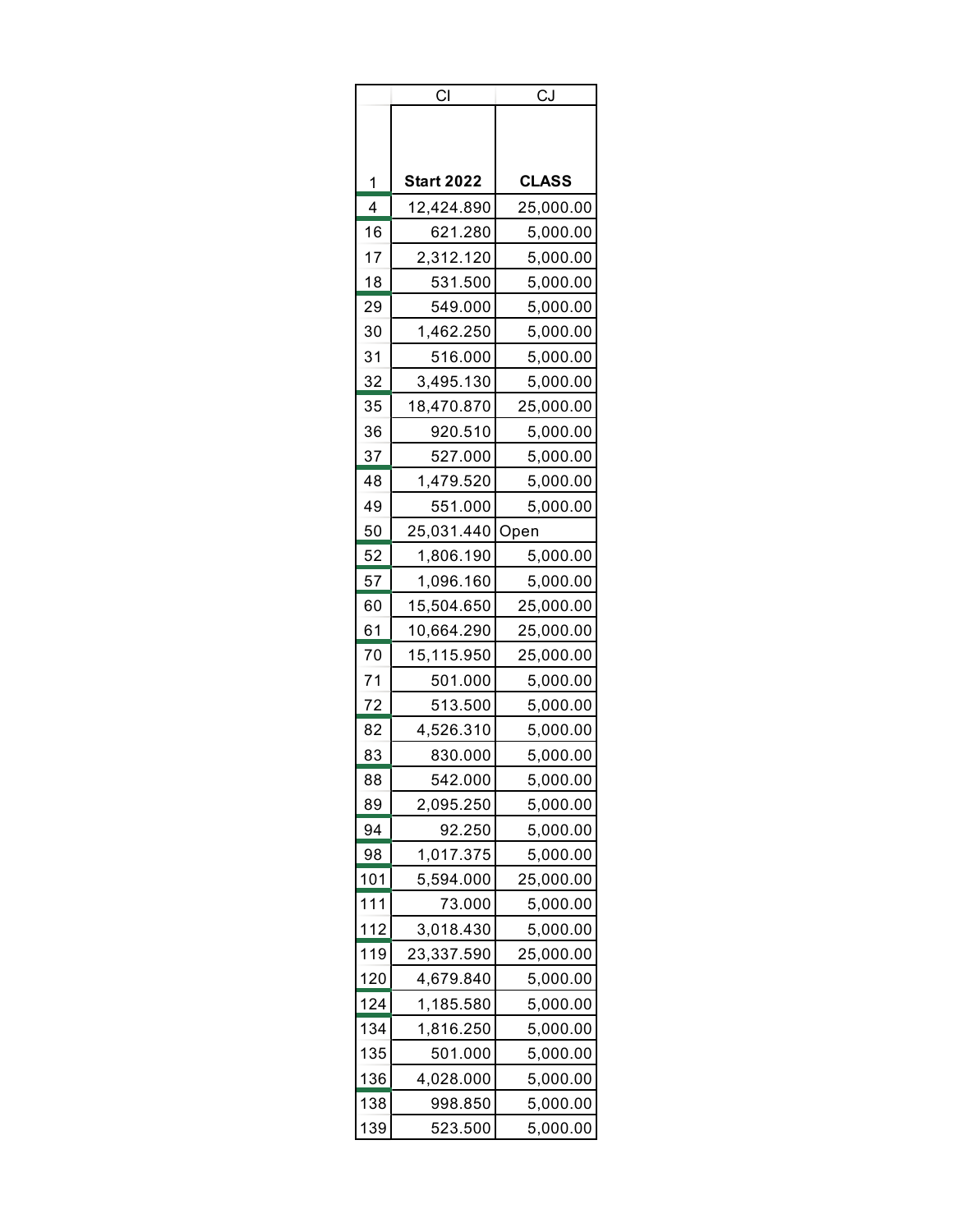| СI  |           | CJ        |  |  |
|-----|-----------|-----------|--|--|
| 140 | 501.000   | 5,000.00  |  |  |
| 141 | 929.250   | 5,000.00  |  |  |
| 142 | 598.580   | 5,000.00  |  |  |
| 145 | 2,784.960 | 5,000.00  |  |  |
| 146 | 1,338.050 | 5,000.00  |  |  |
| 147 | 7,387.390 | 25,000.00 |  |  |
| 157 | 528.000   | 5,000.00  |  |  |
| 158 | 501.000   | 5,000.00  |  |  |
| 159 | 8,488.640 | 25,000.00 |  |  |
| 160 | 627.000   | 5,000.00  |  |  |
| 161 | 2,891.980 | 5,000.00  |  |  |
| 163 | 2,227.410 | 5,000.00  |  |  |
| 164 | 2,712.900 | 5,000.00  |  |  |
| 165 | 801.000   | 5,000.00  |  |  |
| 166 | 507.430   | 5,000.00  |  |  |
| 168 | 522.000   | 5,000.00  |  |  |
| 170 | 1,280.500 | 5,000.00  |  |  |
| 172 | 1,899.195 | 5,000.00  |  |  |
| 184 | 501.000   | 5,000.00  |  |  |
| 185 | 1,092.600 | 5,000.00  |  |  |
| 186 | 505.375   | 5,000.00  |  |  |
| 187 | 508.750   | 5,000.00  |  |  |
| 188 | 4,431.670 | 5,000.00  |  |  |
| 196 | 4,014.150 | 5,000.00  |  |  |
| 204 | 4,449.790 | 5,000.00  |  |  |
| 211 | 1,169.030 | 5,000.00  |  |  |
| 212 | 3,796.950 | 500.00    |  |  |
| 215 | 561.000   | 5,000.00  |  |  |
| 216 | 504.750   | 5,000.00  |  |  |
| 217 | 1,429.060 | 5,000.00  |  |  |
| 219 | 576.445   | 5,000.00  |  |  |
| 220 | 601.000   | 5,000.00  |  |  |
| 221 | 1,891.750 | 5,000.00  |  |  |
| 223 | 22.500    | 5,000.00  |  |  |
| 224 | 7,595.850 | 25,000.00 |  |  |
| 227 | 730.760   | 5,000.00  |  |  |
| 238 | 36.000    | 5,000.00  |  |  |
| 251 | 1,194.200 | 5,000.00  |  |  |
| 252 | 676.625   | 5,000.00  |  |  |
| 263 | 553.500   | 5,000.00  |  |  |
| 266 | 527.500   | 5,000.00  |  |  |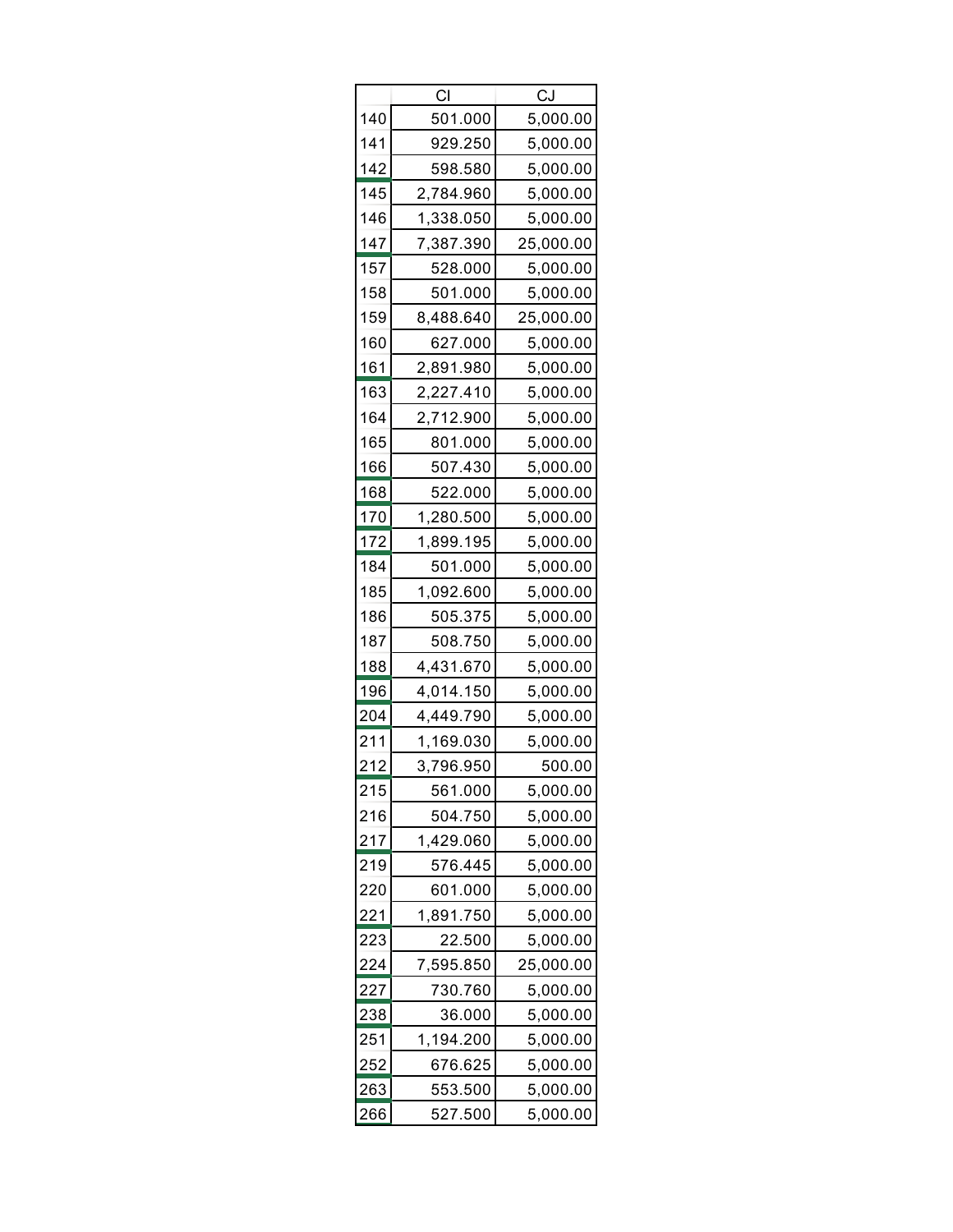|     | СI         | CJ        |
|-----|------------|-----------|
| 268 | 1,803.030  | 5,000.00  |
| 273 | 7,363.290  | 25,000.00 |
| 276 | 9,214.610  | 25,000.00 |
| 279 | 5,028.210  | 25,000.00 |
| 281 | 9,060.800  | 25,000.00 |
| 289 | 1,565.500  | 5,000.00  |
| 290 | 1,034.000  | 5,000.00  |
| 291 | 845.000    | 5,000.00  |
| 292 | 19,575.340 | 25,000.00 |
| 300 | 3,725.610  | 5,000.00  |
| 304 | 5,286.230  | 25,000.00 |
| 310 | 501.000    | 5,000.00  |
| 311 | 2,542.080  | 5,000.00  |
| 316 | 678.880    | 5,000.00  |
| 325 | 320.880    | 5,000.00  |
| 332 | 510.000    | 5,000.00  |
| 335 | 5,175.360  | 25,000.00 |
| 338 | 16,044.200 | 25,000.00 |
| 340 | 1,083.070  | 5,000.00  |
| 341 | 1,094.020  | 5,000.00  |
| 349 | 516.000    | 5,000.00  |
| 350 | 516.000    | 5,000.00  |
| 351 | 15,311.870 | 25,000.00 |
| 358 |            | CHECK     |
| 359 | 662.500    | 5,000.00  |
| 360 | 15,732.280 | 25,000.00 |
| 379 | 1,869.720  | 5,000.00  |
| 387 | 6,132.210  | 25,000.00 |
| 388 | 60,088.340 | Open      |
| 391 | 4,468.470  | 5,000.00  |
| 395 | 501.000    | 5,000.00  |
| 408 | 585.375    | 5,000.00  |
| 409 | 556.000    | 5,000.00  |
| 410 | 1,937.800  | 5,000.00  |
| 411 | 581.000    | 5,000.00  |
| 412 | 504.000    | 5,000.00  |
| 413 | 544.880    | 5,000.00  |
| 414 | 5,895.600  | 25,000.00 |
| 418 | 3,516.590  | 5,000.00  |
| 419 | 1,941.170  | 5,000.00  |
| 422 | 2,291.475  | 5,000.00  |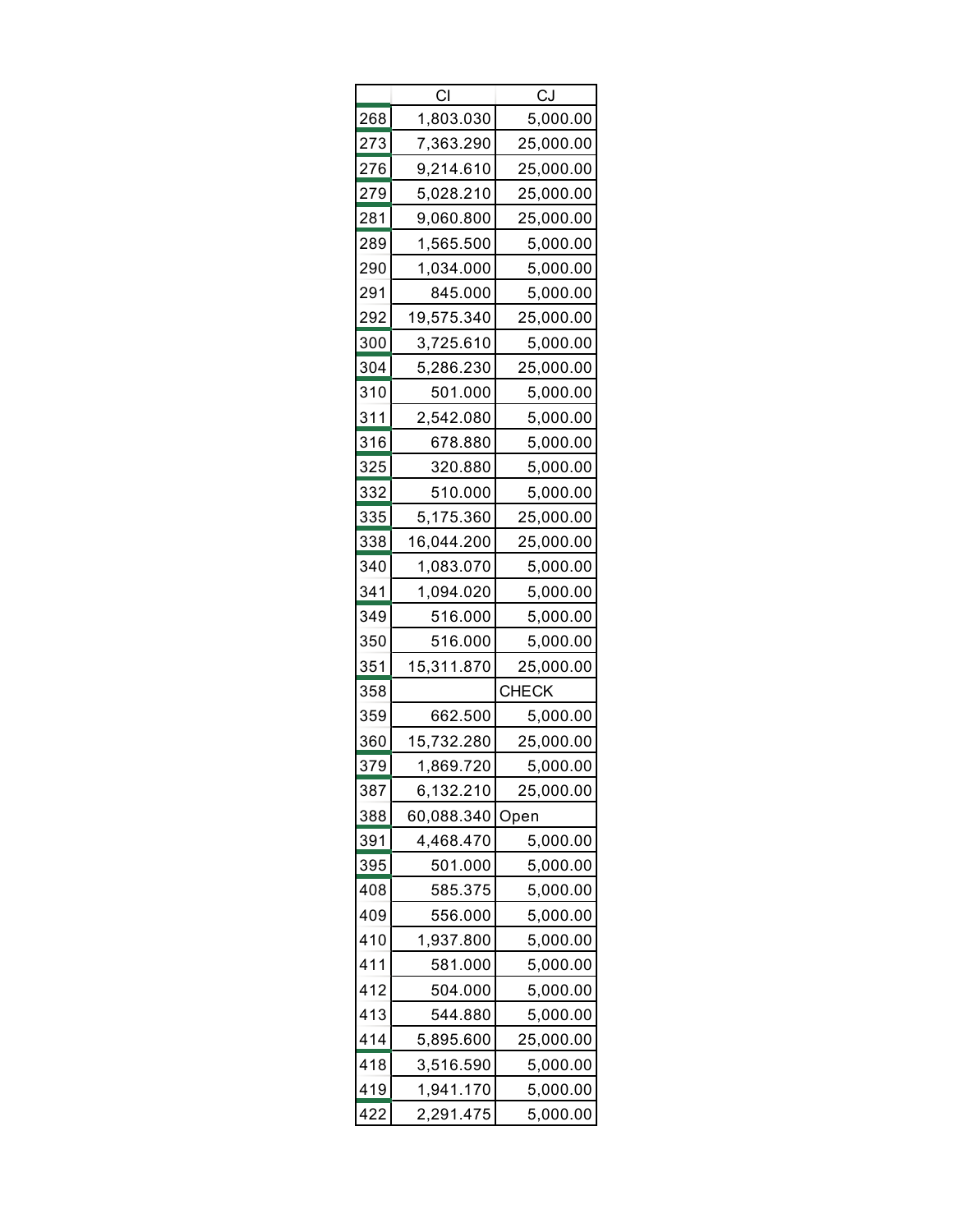| СI  |            | CJ        |  |  |  |
|-----|------------|-----------|--|--|--|
| 423 | 2,620.990  | 5,000.00  |  |  |  |
| 438 | 1,973.290  | 5,000.00  |  |  |  |
| 440 | 17,477.530 | 25,000.00 |  |  |  |
| 441 | 725.050    | 5,000.00  |  |  |  |
| 446 | 6,297.840  | 25,000.00 |  |  |  |
| 447 | 1,688.040  | 5,000.00  |  |  |  |
| 448 | 20,068.890 | 25,000.00 |  |  |  |
| 452 | 637.500    | 5,000.00  |  |  |  |
| 453 | 546.000    | 5,000.00  |  |  |  |
| 455 | 3,076.030  | 5,000.00  |  |  |  |
| 456 | 788.310    | 5,000.00  |  |  |  |
| 458 | 4,784.320  | 5,000.00  |  |  |  |
| 463 | 9,098.193  | 25,000.00 |  |  |  |
| 465 | 580.500    | 5,000.00  |  |  |  |
| 466 | 3,153.000  | 5,000.00  |  |  |  |
| 473 | 11,106.100 | 25,000.00 |  |  |  |
| 475 | 2,803.750  | 5,000.00  |  |  |  |
| 476 | 4,492.220  | 5,000.00  |  |  |  |
| 478 | 3,585.950  | 5,000.00  |  |  |  |
| 487 | 6,299.940  | 25,000.00 |  |  |  |
|     |            |           |  |  |  |
| 488 | 28,229.010 | Open      |  |  |  |
| 491 | 521.000    | 5,000.00  |  |  |  |
| 502 | 595.880    | 5,000.00  |  |  |  |
| 503 | 7,587.120  | 25,000.00 |  |  |  |
| 505 | 10,639.980 | 25,000.00 |  |  |  |
| 506 | 12,535.020 | 25,000.00 |  |  |  |
| 507 | 8,738.060  | 25,000.00 |  |  |  |
| 513 | 501.000    | 5,000.00  |  |  |  |
| 518 | 2,113.270  | 5,000.00  |  |  |  |
| 519 | 600.000    | 5,000.00  |  |  |  |
| 520 | 16,507.190 | 25,000.00 |  |  |  |
| 521 | 540.330    | 5,000.00  |  |  |  |
| 528 | 15,706.080 | 25,000.00 |  |  |  |
| 530 | 22.500     | 5,000.00  |  |  |  |
| 554 | 551.000    | 5,000.00  |  |  |  |
| 555 | 550.500    | 5,000.00  |  |  |  |
| 556 | 1,474.490  | 5,000.00  |  |  |  |
| 557 | 9,074.840  | 25,000.00 |  |  |  |
| 560 | 1,033.500  | 5,000.00  |  |  |  |
| 564 | 1,460.520  | 5,000.00  |  |  |  |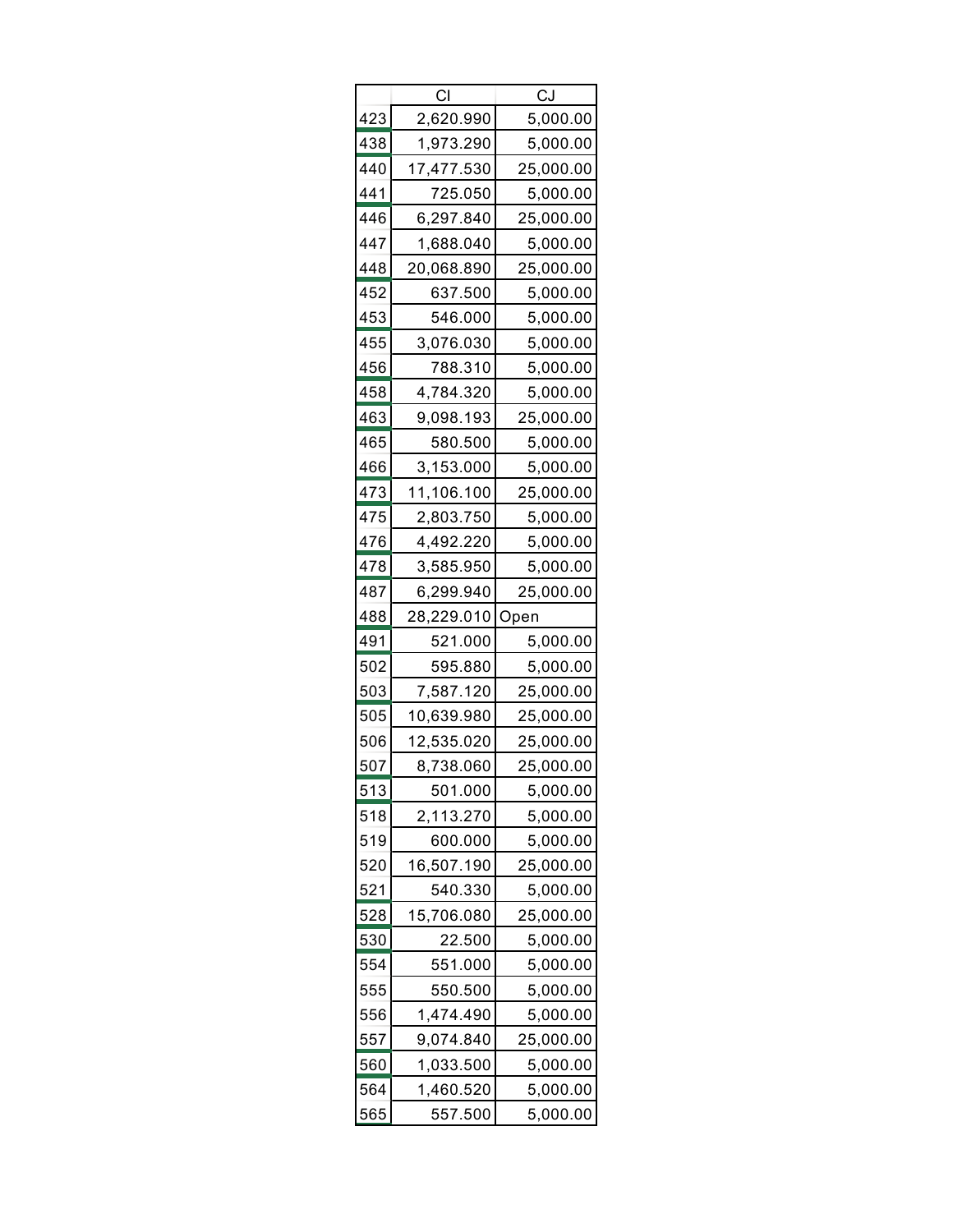|     | СI         | CJ       |
|-----|------------|----------|
| 572 | 4,919.100  | 5,000.00 |
| 590 | 1,319.570  | 5,000.00 |
| 595 | 516.000    | 5,000.00 |
| 596 | 648.760    | 5,000.00 |
| 597 | 28,658.560 | Open     |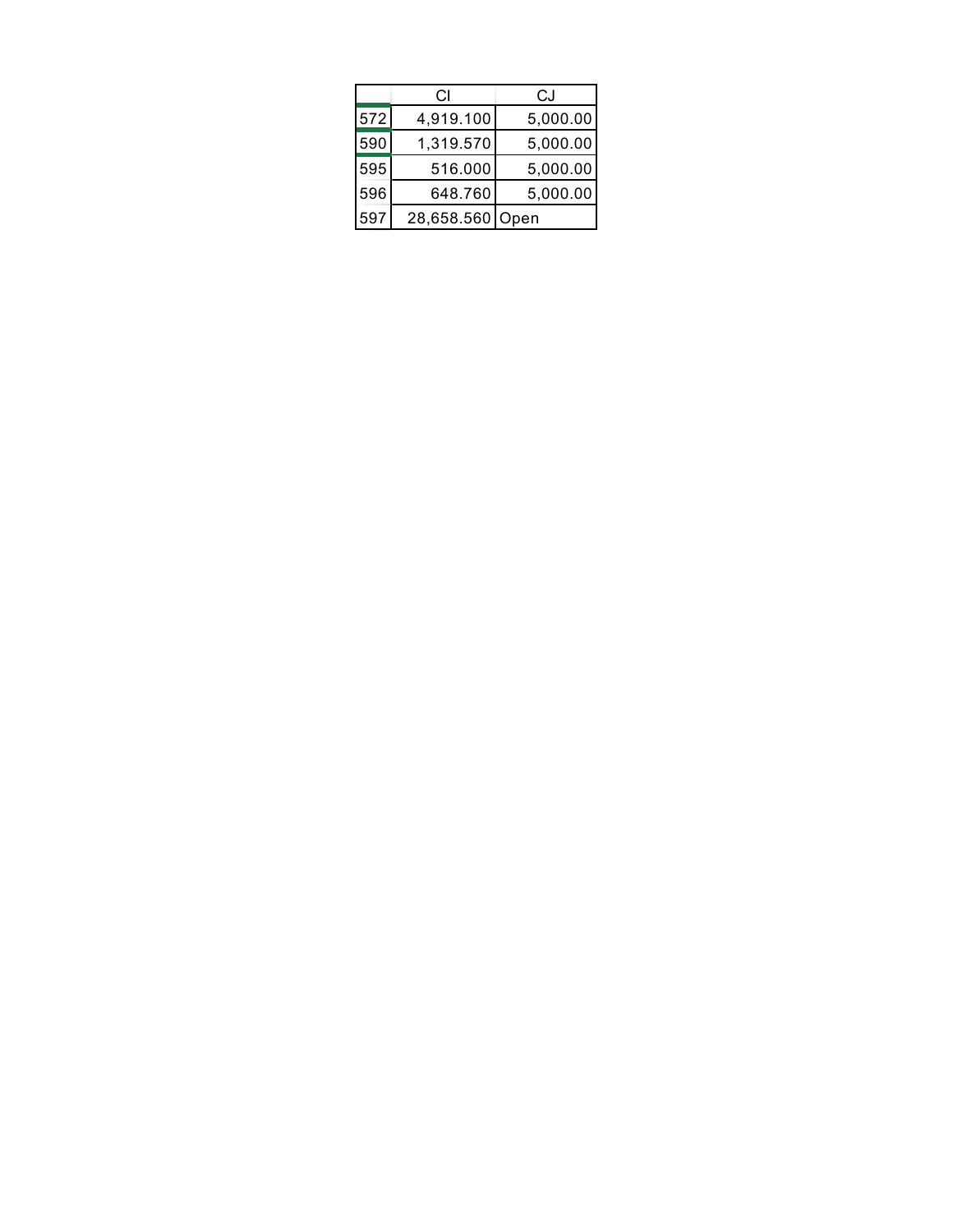| N.C.H.C.                    |  |  |  |
|-----------------------------|--|--|--|
| <b>Hair Triggered</b>       |  |  |  |
| Miss N My Money             |  |  |  |
| <b>Knotty Ninety Five</b>   |  |  |  |
| Montas Irish Bud            |  |  |  |
| <b>Tivios Idaho Kid</b>     |  |  |  |
| Powderfic                   |  |  |  |
| Tivito Zappa                |  |  |  |
| My Sugarote                 |  |  |  |
| <b>Kit Sir Prize</b>        |  |  |  |
| Peppa San Telestar          |  |  |  |
| Mandos Bailey Bar           |  |  |  |
| So Crazy                    |  |  |  |
| <b>Sheza Poco Commander</b> |  |  |  |
| <b>Lintons Last</b>         |  |  |  |
| <b>Frankly Cal Bar</b>      |  |  |  |
| <b>Holey Peppy Olena</b>    |  |  |  |
| Rootin Tootin 045           |  |  |  |
| <b>Bugs Bay Three</b>       |  |  |  |
| <b>Starbucks</b>            |  |  |  |
| <b>Brandys Peppy Spirit</b> |  |  |  |
| Davey Oak                   |  |  |  |
| <b>Mels Little Mate</b>     |  |  |  |
| Tangys Classy Lady          |  |  |  |
| Smart Highbrow Who          |  |  |  |
| Dry San Quixote             |  |  |  |
| Colonel Blu Magnolia        |  |  |  |
| <b>Rondees Rose</b>         |  |  |  |
| TB Cash Me A Wena           |  |  |  |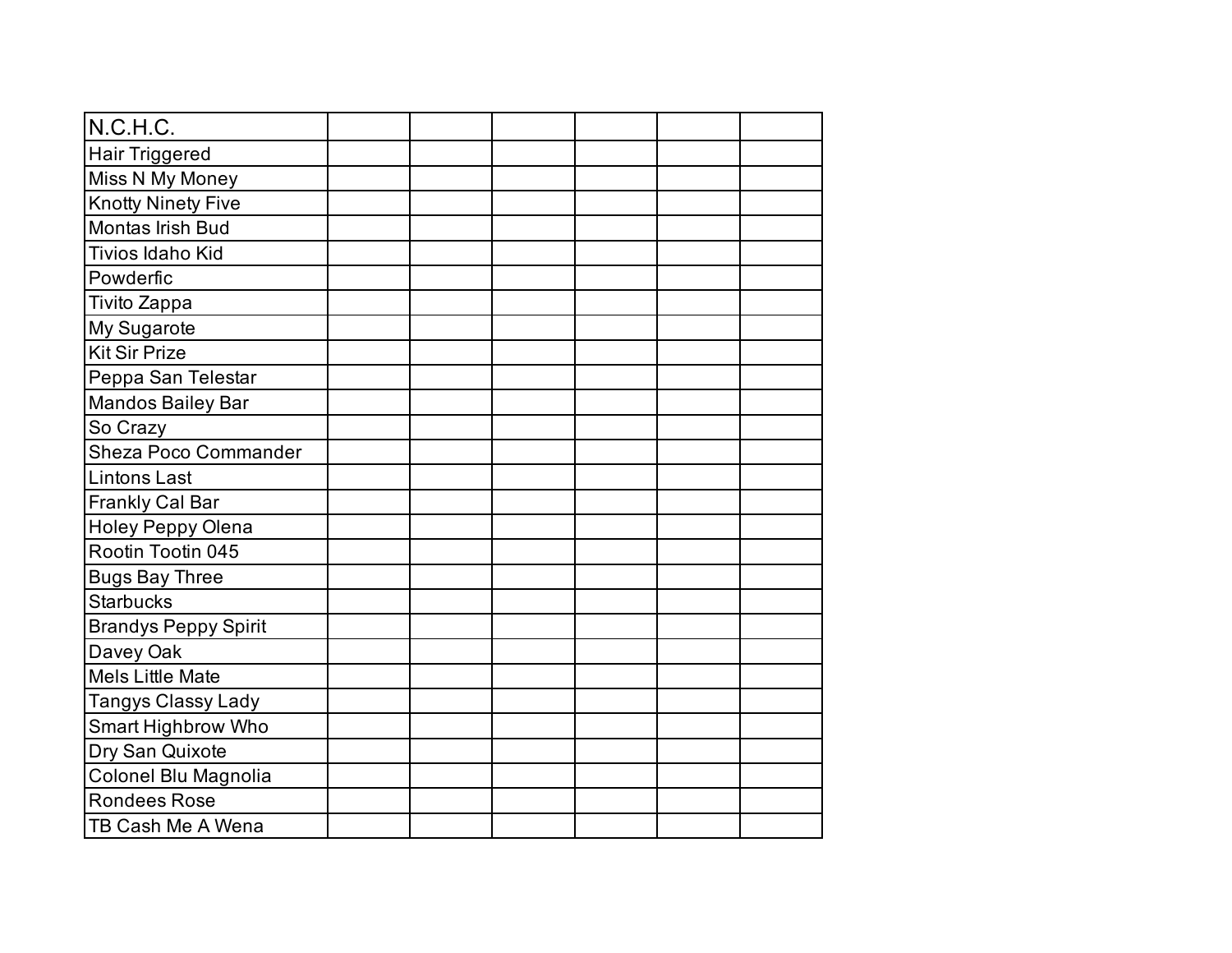| Docs Gatlin Gun          |  |  |  |
|--------------------------|--|--|--|
| Somebody Sweet           |  |  |  |
| <b>Bella Ninety Five</b> |  |  |  |
| A Whitte Wemedy          |  |  |  |
| Peppys Little Cameo      |  |  |  |
| <b>Dazzlin Sensation</b> |  |  |  |
| Miss Cut N Chex          |  |  |  |
| Docs Shady Playgirl      |  |  |  |
| <b>Smart An Gunnin</b>   |  |  |  |
| Docs Barbie Doll         |  |  |  |
| <b>Deliverys Dancer</b>  |  |  |  |
| Be Smart Little Peppi    |  |  |  |
| <b>Maximum Smart</b>     |  |  |  |
| <b>Bodacious Dreamz</b>  |  |  |  |
| <b>Midnight Delivery</b> |  |  |  |
| FRC Roses Nu Doc         |  |  |  |
| Charm N Amigo            |  |  |  |
| <b>Tari Chex</b>         |  |  |  |
| Pocita Flynns King       |  |  |  |
| <b>Suzy Oaker</b>        |  |  |  |
| Mega Pepinic             |  |  |  |
| <b>Como Trigger Chex</b> |  |  |  |
| Tulare Jake              |  |  |  |
| <b>Fairlee Hot Stuff</b> |  |  |  |
| <b>BP Controller</b>     |  |  |  |
| Aristasleet              |  |  |  |
| Cals Foxy Joy            |  |  |  |
| <b>Bank It In Heaven</b> |  |  |  |
| <b>Idahos Amber Doc</b>  |  |  |  |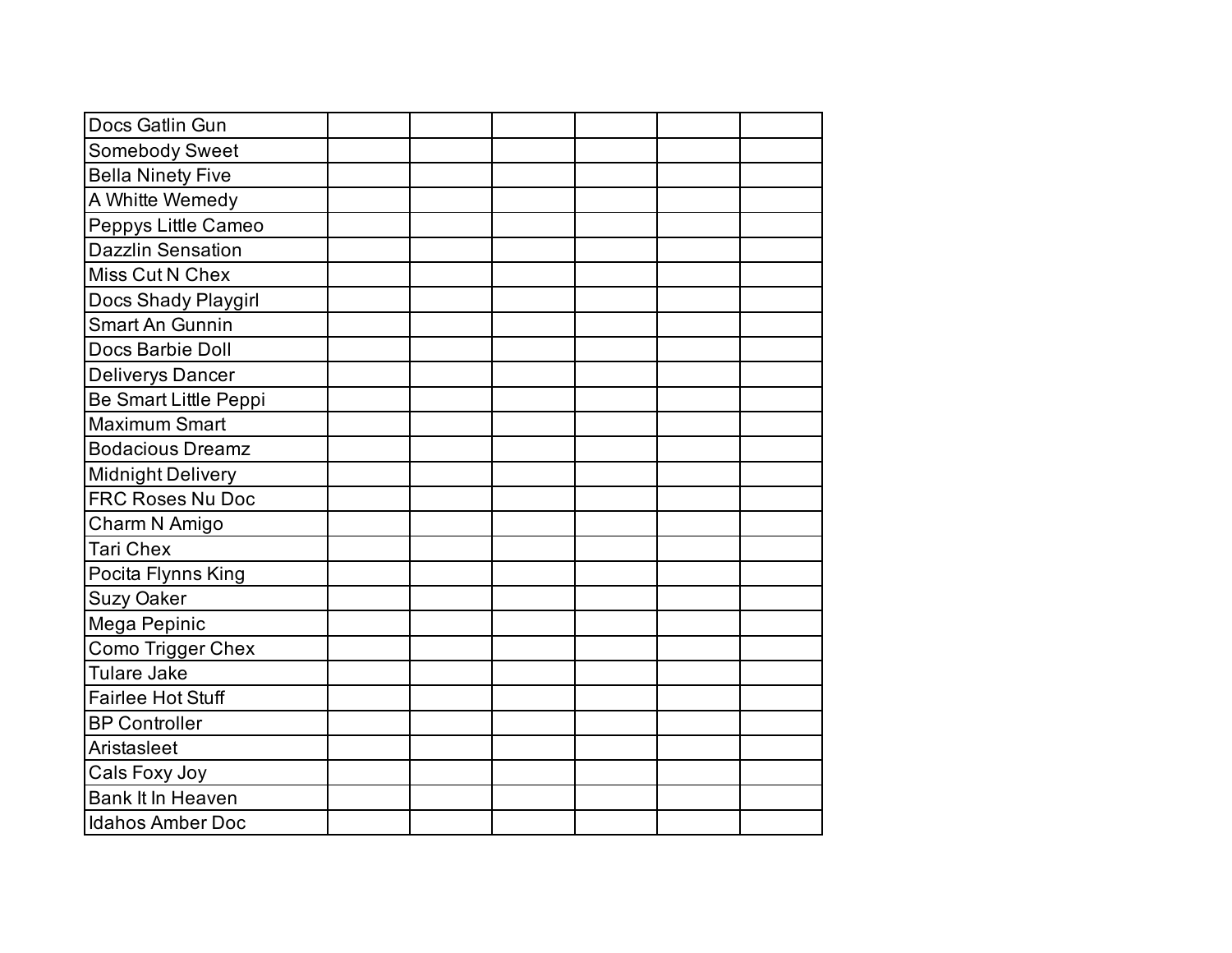| Sheza Handy Hooligan      |  |  |  |
|---------------------------|--|--|--|
| <b>BR Suzy Quixote</b>    |  |  |  |
| <b>Aguilo Quil</b>        |  |  |  |
| <b>Docs Smokinic</b>      |  |  |  |
| My Miss Dry Chex          |  |  |  |
| Headlight                 |  |  |  |
| Chicaro Sailor            |  |  |  |
| Peppys Chili Pepper       |  |  |  |
| Ms Regers Quixote         |  |  |  |
| Matilda                   |  |  |  |
| <b>Hickorys Repeat</b>    |  |  |  |
| <b>Starflight Twinkle</b> |  |  |  |
| Playlano                  |  |  |  |
| <b>Little Woods</b>       |  |  |  |
| <b>Cats Short Sox</b>     |  |  |  |
| Powerific                 |  |  |  |
| <b>Handfull Of Smarts</b> |  |  |  |
| Sweet Cash Only           |  |  |  |
| <b>Smart Dixie Cutter</b> |  |  |  |
| <b>Holly Dolly Oak</b>    |  |  |  |
| Haidaglo                  |  |  |  |
| Ima Lena Lady             |  |  |  |
| Three Way Clyde           |  |  |  |
| PF Dry Doc Quixote        |  |  |  |
| Plain Nic O Lena          |  |  |  |
| Peps Laredo               |  |  |  |
| Docs Party Doll           |  |  |  |
| Sen Baroque Alyssa        |  |  |  |
| <b>Tucks Cowculator</b>   |  |  |  |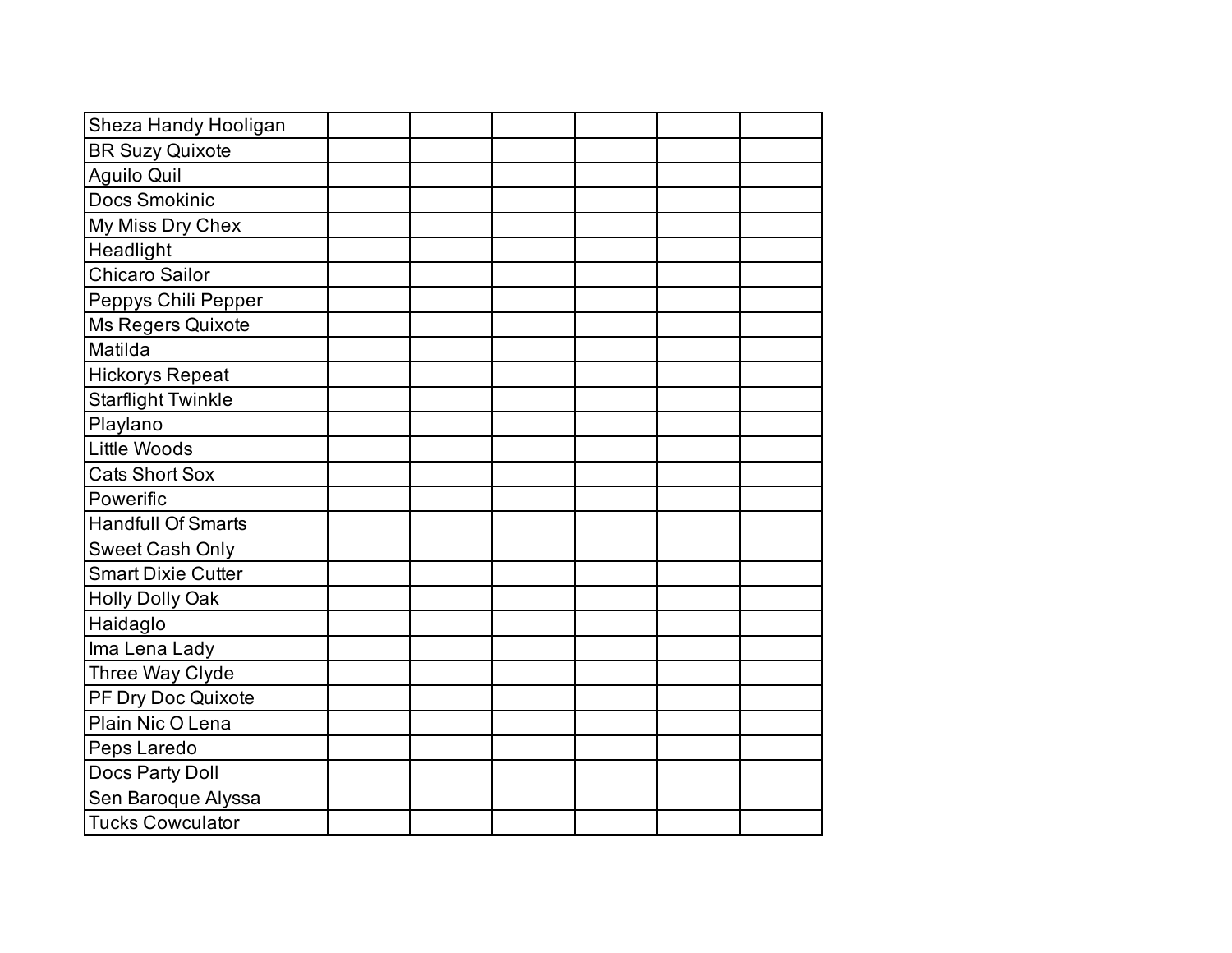| <b>Graystone Starlight</b> |  |  |  |
|----------------------------|--|--|--|
| Classy Nu Fool             |  |  |  |
| Ms Benita Flo              |  |  |  |
| Oakafine                   |  |  |  |
| Pattys Oak                 |  |  |  |
| Playboys Revenge           |  |  |  |
| Reba Oak                   |  |  |  |
| <b>Smart Uno Freckles</b>  |  |  |  |
| Sur Dyno Mite              |  |  |  |
| Zeth Oak                   |  |  |  |
| <b>Bonzai Bailey</b>       |  |  |  |
| Cassandras Moon            |  |  |  |
| <b>Lemacs Choice</b>       |  |  |  |
| Nevada Starfighter         |  |  |  |
| <b>Quixote Lady Bars</b>   |  |  |  |
| <b>Slick AS A Buck</b>     |  |  |  |
| <b>Smart Ltl Starlight</b> |  |  |  |
| <b>Colonel Bit O Tuck</b>  |  |  |  |
| Doc Willy                  |  |  |  |
| Julian Lenan               |  |  |  |
| Mateote                    |  |  |  |
| Paula Jet Chex             |  |  |  |
| <b>Peppymint Pleasure</b>  |  |  |  |
| <b>Peppymint Shane</b>     |  |  |  |
| Play Star Lena             |  |  |  |
| Powder Me Royal            |  |  |  |
| Mike O Lena                |  |  |  |
| Amandarama                 |  |  |  |
| Monta Lil Jazz             |  |  |  |